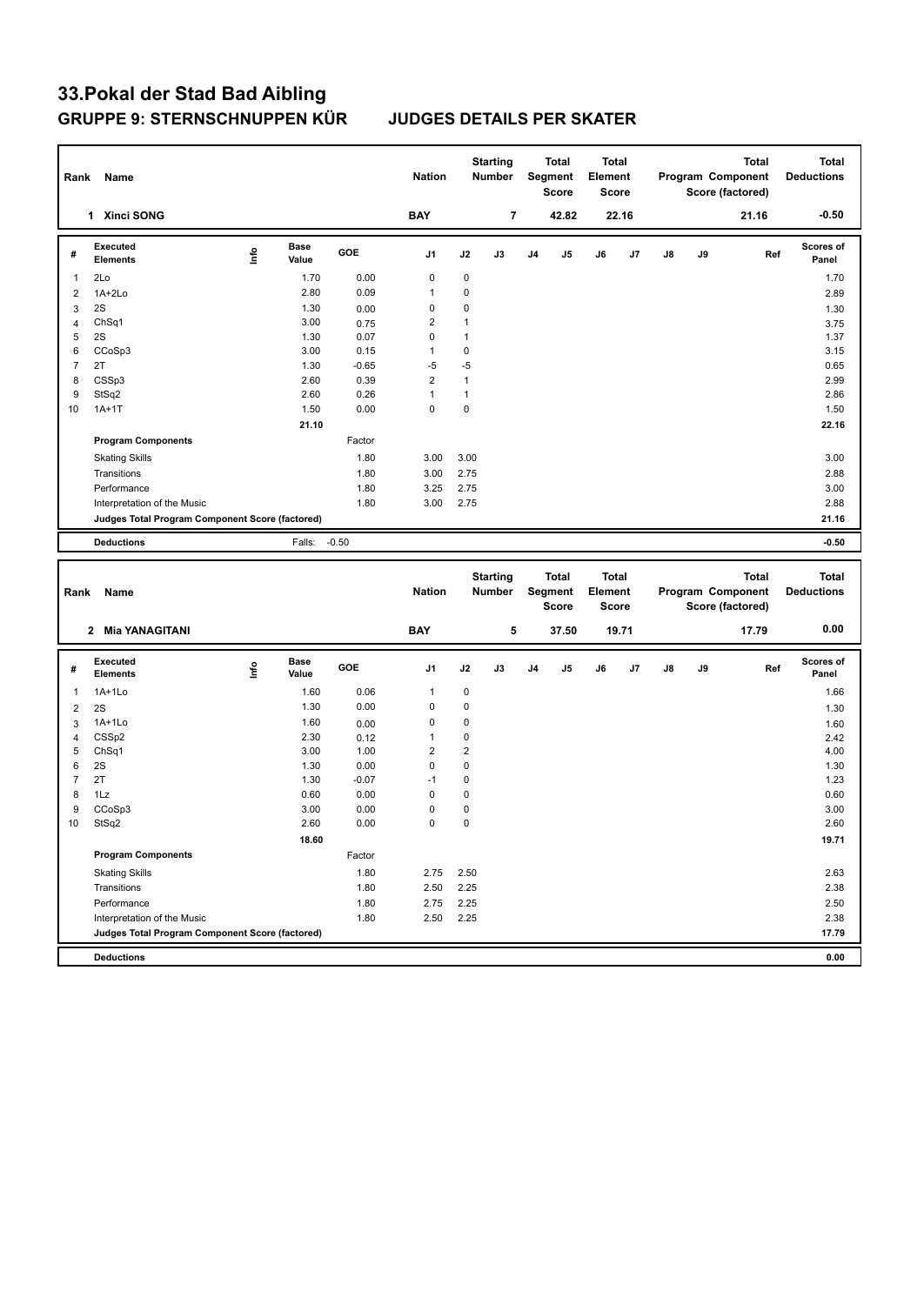| Rank           | Name                                            |      |                      |         | <b>Nation</b>  |      | <b>Starting</b><br><b>Number</b> |                | <b>Total</b><br>Segment<br><b>Score</b> | <b>Total</b><br>Element<br><b>Score</b> |                |    |    | <b>Total</b><br>Program Component<br>Score (factored) | <b>Total</b><br><b>Deductions</b> |
|----------------|-------------------------------------------------|------|----------------------|---------|----------------|------|----------------------------------|----------------|-----------------------------------------|-----------------------------------------|----------------|----|----|-------------------------------------------------------|-----------------------------------|
|                | 3 Zitong Emily WANG                             |      |                      |         | <b>BAY</b>     |      | 8                                |                | 33.70                                   |                                         | 15.96          |    |    | 18.24                                                 | $-0.50$                           |
| #              | <b>Executed</b><br><b>Elements</b>              | lnfo | <b>Base</b><br>Value | GOE     | J <sub>1</sub> | J2   | J3                               | J <sub>4</sub> | J5                                      | J6                                      | J <sub>7</sub> | J8 | J9 | Ref                                                   | Scores of<br>Panel                |
| 1              | $1A+1T<<$                                       |      | 1.10                 | $-0.33$ | $-3$           | $-3$ |                                  |                |                                         |                                         |                |    |    |                                                       | 0.77                              |
| $\overline{2}$ | 1Lz+1Lo                                         |      | 1.10                 | 0.00    | $\mathbf 0$    | 0    |                                  |                |                                         |                                         |                |    |    |                                                       | 1.10                              |
| 3              | 2Sq                                             |      | 1.30                 | $-0.13$ | $-1$           | $-1$ |                                  |                |                                         |                                         |                |    |    |                                                       | 1.17                              |
| $\overline{4}$ | 2F<                                             |      | 1.44                 | $-0.72$ | $-5$           | $-5$ |                                  |                |                                         |                                         |                |    |    |                                                       | 0.72                              |
| 5              | StSqB                                           |      | 1.50                 | 0.00    | $\Omega$       | 0    |                                  |                |                                         |                                         |                |    |    |                                                       | 1.50                              |
| 6              | 2Lo                                             |      | 1.70                 | $-0.34$ | $-2$           | $-2$ |                                  |                |                                         |                                         |                |    |    |                                                       | 1.36                              |
| 7              | CCoSp2                                          |      | 2.50                 | 0.13    | 1              | 0    |                                  |                |                                         |                                         |                |    |    |                                                       | 2.63                              |
| 8              | ChSq1                                           |      | 3.00                 | 0.25    | 1              | 0    |                                  |                |                                         |                                         |                |    |    |                                                       | 3.25                              |
| 9              | 1A                                              |      | 1.10                 | $-0.06$ | $-1$           | 0    |                                  |                |                                         |                                         |                |    |    |                                                       | 1.04                              |
| 10             | CSSp2                                           |      | 2.30                 | 0.12    | $\overline{1}$ | 0    |                                  |                |                                         |                                         |                |    |    |                                                       | 2.42                              |
|                |                                                 |      | 17.04                |         |                |      |                                  |                |                                         |                                         |                |    |    |                                                       | 15.96                             |
|                | <b>Program Components</b>                       |      |                      | Factor  |                |      |                                  |                |                                         |                                         |                |    |    |                                                       |                                   |
|                | <b>Skating Skills</b>                           |      |                      | 1.80    | 2.50           | 2.75 |                                  |                |                                         |                                         |                |    |    |                                                       | 2.63                              |
|                | Transitions                                     |      |                      | 1.80    | 2.25           | 2.50 |                                  |                |                                         |                                         |                |    |    |                                                       | 2.38                              |
|                | Performance                                     |      |                      | 1.80    | 2.75           | 2.50 |                                  |                |                                         |                                         |                |    |    |                                                       | 2.63                              |
|                | Interpretation of the Music                     |      |                      | 1.80    | 2.50           | 2.50 |                                  |                |                                         |                                         |                |    |    |                                                       | 2.50                              |
|                | Judges Total Program Component Score (factored) |      |                      |         |                |      |                                  |                |                                         |                                         |                |    |    |                                                       | 18.24                             |
|                | <b>Deductions</b>                               |      | Falls:               | $-0.50$ |                |      |                                  |                |                                         |                                         |                |    |    |                                                       | $-0.50$                           |

< Under-rotated jump << Downgraded jump q Jump landed on the quarter

| Rank           | Name                                            |      |                      |         | <b>Nation</b>  |             | <b>Starting</b><br><b>Number</b> |                | <b>Total</b><br>Segment<br><b>Score</b> | <b>Total</b><br>Element<br><b>Score</b> |                |    |    | <b>Total</b><br>Program Component<br>Score (factored) | Total<br><b>Deductions</b> |
|----------------|-------------------------------------------------|------|----------------------|---------|----------------|-------------|----------------------------------|----------------|-----------------------------------------|-----------------------------------------|----------------|----|----|-------------------------------------------------------|----------------------------|
|                | Magdalena BÖHM<br>4                             |      |                      |         | <b>BAY</b>     |             | 3                                |                | 32.34                                   |                                         | 14.33          |    |    | 18.01                                                 | 0.00                       |
| #              | Executed<br><b>Elements</b>                     | ١mfo | <b>Base</b><br>Value | GOE     | J <sub>1</sub> | J2          | J3                               | J <sub>4</sub> | J5                                      | J6                                      | J <sub>7</sub> | J8 | J9 | Ref                                                   | <b>Scores of</b><br>Panel  |
| $\overline{1}$ | 1A                                              |      | 1.10                 | 0.00    | $\pmb{0}$      | $\mathbf 0$ |                                  |                |                                         |                                         |                |    |    |                                                       | 1.10                       |
| 2              | 1A                                              |      | 1.10                 | 0.00    | $\pmb{0}$      | 0           |                                  |                |                                         |                                         |                |    |    |                                                       | 1.10                       |
| 3              | 1F                                              |      | 0.50                 | 0.00    | $\mathbf 0$    | 0           |                                  |                |                                         |                                         |                |    |    |                                                       | 0.50                       |
| $\overline{4}$ | ChSq1                                           |      | 3.00                 | 0.25    | $\overline{1}$ | 0           |                                  |                |                                         |                                         |                |    |    |                                                       | 3.25                       |
| 5              | CCoSp1                                          |      | 2.00                 | 0.00    | 0              | $\mathbf 0$ |                                  |                |                                         |                                         |                |    |    |                                                       | 2.00                       |
| 6              | 1Lz+1Lo                                         |      | 1.10                 | 0.00    | 0              | 0           |                                  |                |                                         |                                         |                |    |    |                                                       | 1.10                       |
| $\overline{7}$ | $1F+1Lo$                                        |      | 1.00                 | $-0.03$ | $-1$           | $\mathbf 0$ |                                  |                |                                         |                                         |                |    |    |                                                       | 0.97                       |
| 8              | SSp3                                            |      | 2.10                 | 0.11    | $\overline{1}$ | 0           |                                  |                |                                         |                                         |                |    |    |                                                       | 2.21                       |
| 9              | StSqB                                           |      | 1.50                 | 0.00    | 0              | $\pmb{0}$   |                                  |                |                                         |                                         |                |    |    |                                                       | 1.50                       |
| 10             | 1Lz                                             |      | 0.60                 | 0.00    | $\mathbf 0$    | $\mathbf 0$ |                                  |                |                                         |                                         |                |    |    |                                                       | 0.60                       |
|                |                                                 |      | 14.00                |         |                |             |                                  |                |                                         |                                         |                |    |    |                                                       | 14.33                      |
|                | <b>Program Components</b>                       |      |                      | Factor  |                |             |                                  |                |                                         |                                         |                |    |    |                                                       |                            |
|                | <b>Skating Skills</b>                           |      |                      | 1.80    | 2.25           | 2.75        |                                  |                |                                         |                                         |                |    |    |                                                       | 2.50                       |
|                | Transitions                                     |      |                      | 1.80    | 2.25           | 2.50        |                                  |                |                                         |                                         |                |    |    |                                                       | 2.38                       |
|                | Performance                                     |      |                      | 1.80    | 2.50           | 2.50        |                                  |                |                                         |                                         |                |    |    |                                                       | 2.50                       |
|                | Interpretation of the Music                     |      |                      | 1.80    | 2.50           | 2.75        |                                  |                |                                         |                                         |                |    |    |                                                       | 2.63                       |
|                | Judges Total Program Component Score (factored) |      |                      |         |                |             |                                  |                |                                         |                                         |                |    |    |                                                       | 18.01                      |
|                | <b>Deductions</b>                               |      |                      |         |                |             |                                  |                |                                         |                                         |                |    |    |                                                       | 0.00                       |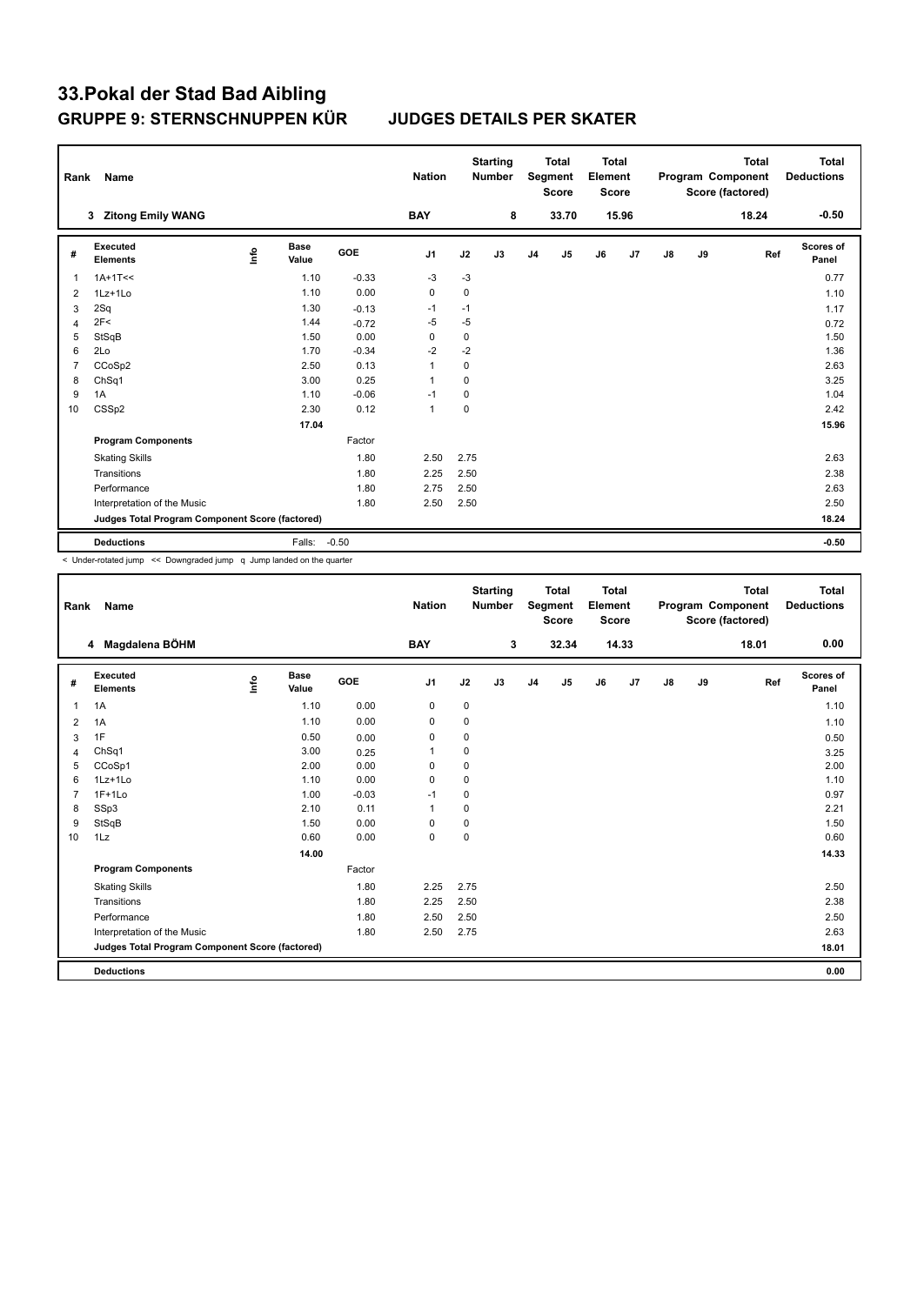| Rank           | Name                                            |      |                      |         | <b>Nation</b>  |              | <b>Starting</b><br><b>Number</b> |                | <b>Total</b><br>Segment<br><b>Score</b> | <b>Total</b><br>Element<br><b>Score</b> |       |               |    | <b>Total</b><br>Program Component<br>Score (factored) | <b>Total</b><br><b>Deductions</b> |
|----------------|-------------------------------------------------|------|----------------------|---------|----------------|--------------|----------------------------------|----------------|-----------------------------------------|-----------------------------------------|-------|---------------|----|-------------------------------------------------------|-----------------------------------|
|                | 5 Anna ZHANG                                    |      |                      |         | <b>BAY</b>     |              | 1                                |                | 29.95                                   |                                         | 12.17 |               |    | 17.78                                                 | 0.00                              |
| #              | <b>Executed</b><br><b>Elements</b>              | lnfo | <b>Base</b><br>Value | GOE     | J <sub>1</sub> | J2           | J3                               | J <sub>4</sub> | J <sub>5</sub>                          | J6                                      | J7    | $\mathsf{J}8$ | J9 | Ref                                                   | <b>Scores of</b><br>Panel         |
| 1              | $1A+1Lo$                                        |      | 1.60                 | 0.00    | 0              | $\pmb{0}$    |                                  |                |                                         |                                         |       |               |    |                                                       | 1.60                              |
| 2              | 2S<                                             |      | 1.04                 | $-0.31$ | $-3$           | $-3$         |                                  |                |                                         |                                         |       |               |    |                                                       | 0.73                              |
| 3              | $1Aq+1T$                                        |      | 1.50                 | $-0.22$ | $-2$           | $-2$         |                                  |                |                                         |                                         |       |               |    |                                                       | 1.28                              |
| $\overline{4}$ | CCoSp2                                          |      | 2.50                 | $-0.63$ | $-2$           | $-3$         |                                  |                |                                         |                                         |       |               |    |                                                       | 1.87                              |
| 5              | 2Lo<<                                           |      | 0.50                 | $-0.20$ | $-4$           | -4           |                                  |                |                                         |                                         |       |               |    |                                                       | 0.30                              |
| 6              | Ch <sub>Sq1</sub>                               |      | 3.00                 | 0.50    | $\mathbf{1}$   | $\mathbf{1}$ |                                  |                |                                         |                                         |       |               |    |                                                       | 3.50                              |
| $\overline{7}$ | 2F<<                                            |      | 0.50                 | $-0.18$ | $-3$           | $-4$         |                                  |                |                                         |                                         |       |               |    |                                                       | 0.32                              |
| 8              | StSqB                                           |      | 1.50                 | 0.00    | 0              | 0            |                                  |                |                                         |                                         |       |               |    |                                                       | 1.50                              |
| 9              | 2F<<                                            |      | 0.50                 | $-0.20$ | $-4$           | -4           |                                  |                |                                         |                                         |       |               |    |                                                       | 0.30                              |
| 10             | SSpB                                            |      | 1.10                 | $-0.33$ | $-3$           | $-3$         |                                  |                |                                         |                                         |       |               |    |                                                       | 0.77                              |
|                |                                                 |      | 13.74                |         |                |              |                                  |                |                                         |                                         |       |               |    |                                                       | 12.17                             |
|                | <b>Program Components</b>                       |      |                      | Factor  |                |              |                                  |                |                                         |                                         |       |               |    |                                                       |                                   |
|                | <b>Skating Skills</b>                           |      |                      | 1.80    | 2.75           | 2.75         |                                  |                |                                         |                                         |       |               |    |                                                       | 2.75                              |
|                | Transitions                                     |      |                      | 1.80    | 2.25           | 2.50         |                                  |                |                                         |                                         |       |               |    |                                                       | 2.38                              |
|                | Performance                                     |      |                      | 1.80    | 2.25           | 2.25         |                                  |                |                                         |                                         |       |               |    |                                                       | 2.25                              |
|                | Interpretation of the Music                     |      |                      | 1.80    | 2.75           | 2.25         |                                  |                |                                         |                                         |       |               |    |                                                       | 2.50                              |
|                | Judges Total Program Component Score (factored) |      |                      |         |                |              |                                  |                |                                         |                                         |       |               |    |                                                       | 17.78                             |
|                | <b>Deductions</b>                               |      |                      |         |                |              |                                  |                |                                         |                                         |       |               |    |                                                       | 0.00                              |

< Under-rotated jump << Downgraded jump q Jump landed on the quarter

| Rank           | Name                                            |      |                      |         | <b>Nation</b>  |             | <b>Starting</b><br><b>Number</b> |                | <b>Total</b><br>Segment<br><b>Score</b> | Total<br>Element<br><b>Score</b> |       |               |    | <b>Total</b><br>Program Component<br>Score (factored) | Total<br><b>Deductions</b> |
|----------------|-------------------------------------------------|------|----------------------|---------|----------------|-------------|----------------------------------|----------------|-----------------------------------------|----------------------------------|-------|---------------|----|-------------------------------------------------------|----------------------------|
|                | 6 Cecilia CHEN                                  |      |                      |         | <b>BAY</b>     |             | 6                                |                | 27.31                                   |                                  | 10.30 |               |    | 18.01                                                 | $-1.00$                    |
| #              | <b>Executed</b><br><b>Elements</b>              | Info | <b>Base</b><br>Value | GOE     | J <sub>1</sub> | J2          | J3                               | J <sub>4</sub> | J5                                      | J6                               | J7    | $\mathsf{J}8$ | J9 | Ref                                                   | <b>Scores of</b><br>Panel  |
| $\mathbf{1}$   | $1A+1T$                                         |      | 1.50                 | 0.00    | $\mathbf 0$    | 0           |                                  |                |                                         |                                  |       |               |    |                                                       | 1.50                       |
| 2              | 2Sq                                             |      | 1.30                 | $-0.65$ | $-5$           | $-5$        |                                  |                |                                         |                                  |       |               |    |                                                       | 0.65                       |
| 3              | 1F+SEQ+1T*                                      |      | 0.40                 | $-0.05$ | $-1$           | $-1$        |                                  |                |                                         |                                  |       |               |    |                                                       | 0.35                       |
| $\overline{4}$ | SSpB                                            |      | 1.10                 | 0.00    | $\mathbf 0$    | $\mathbf 0$ |                                  |                |                                         |                                  |       |               |    |                                                       | 1.10                       |
| 5              | 1A                                              |      | 1.10                 | 0.00    | 0              | 0           |                                  |                |                                         |                                  |       |               |    |                                                       | 1.10                       |
| 6              | CCoSp1V                                         |      | 1.50                 | $-0.15$ | 1              | $-3$        |                                  |                |                                         |                                  |       |               |    |                                                       | 1.35                       |
| $\overline{7}$ | ChSq1                                           |      | 3.00                 | 0.25    | 1              | $\mathbf 0$ |                                  |                |                                         |                                  |       |               |    |                                                       | 3.25                       |
| 8              | 2S<                                             |      | 1.04                 | $-0.52$ | $-5$           | $-5$        |                                  |                |                                         |                                  |       |               |    |                                                       | 0.52                       |
| 9              | 1Lz!                                            |      | 0.60                 | $-0.12$ | $-2$           | $-2$        |                                  |                |                                         |                                  |       |               |    |                                                       | 0.48                       |
| 10             | StSq                                            |      | 0.00                 | 0.00    | ÷              |             |                                  |                |                                         |                                  |       |               |    |                                                       | 0.00                       |
|                |                                                 |      | 11.54                |         |                |             |                                  |                |                                         |                                  |       |               |    |                                                       | 10.30                      |
|                | <b>Program Components</b>                       |      |                      | Factor  |                |             |                                  |                |                                         |                                  |       |               |    |                                                       |                            |
|                | <b>Skating Skills</b>                           |      |                      | 1.80    | 2.50           | 2.75        |                                  |                |                                         |                                  |       |               |    |                                                       | 2.63                       |
|                | Transitions                                     |      |                      | 1.80    | 2.25           | 2.50        |                                  |                |                                         |                                  |       |               |    |                                                       | 2.38                       |
|                | Performance                                     |      |                      | 1.80    | 2.50           | 2.50        |                                  |                |                                         |                                  |       |               |    |                                                       | 2.50                       |
|                | Interpretation of the Music                     |      |                      | 1.80    | 2.25           | 2.75        |                                  |                |                                         |                                  |       |               |    |                                                       | 2.50                       |
|                | Judges Total Program Component Score (factored) |      |                      |         |                |             |                                  |                |                                         |                                  |       |               |    |                                                       | 18.01                      |
|                | <b>Deductions</b>                               |      | Falls:               | $-1.00$ |                |             |                                  |                |                                         |                                  |       |               |    |                                                       | $-1.00$                    |

< Under-rotated jump \* Invalid element ! Not clear edge q Jump landed on the quarter